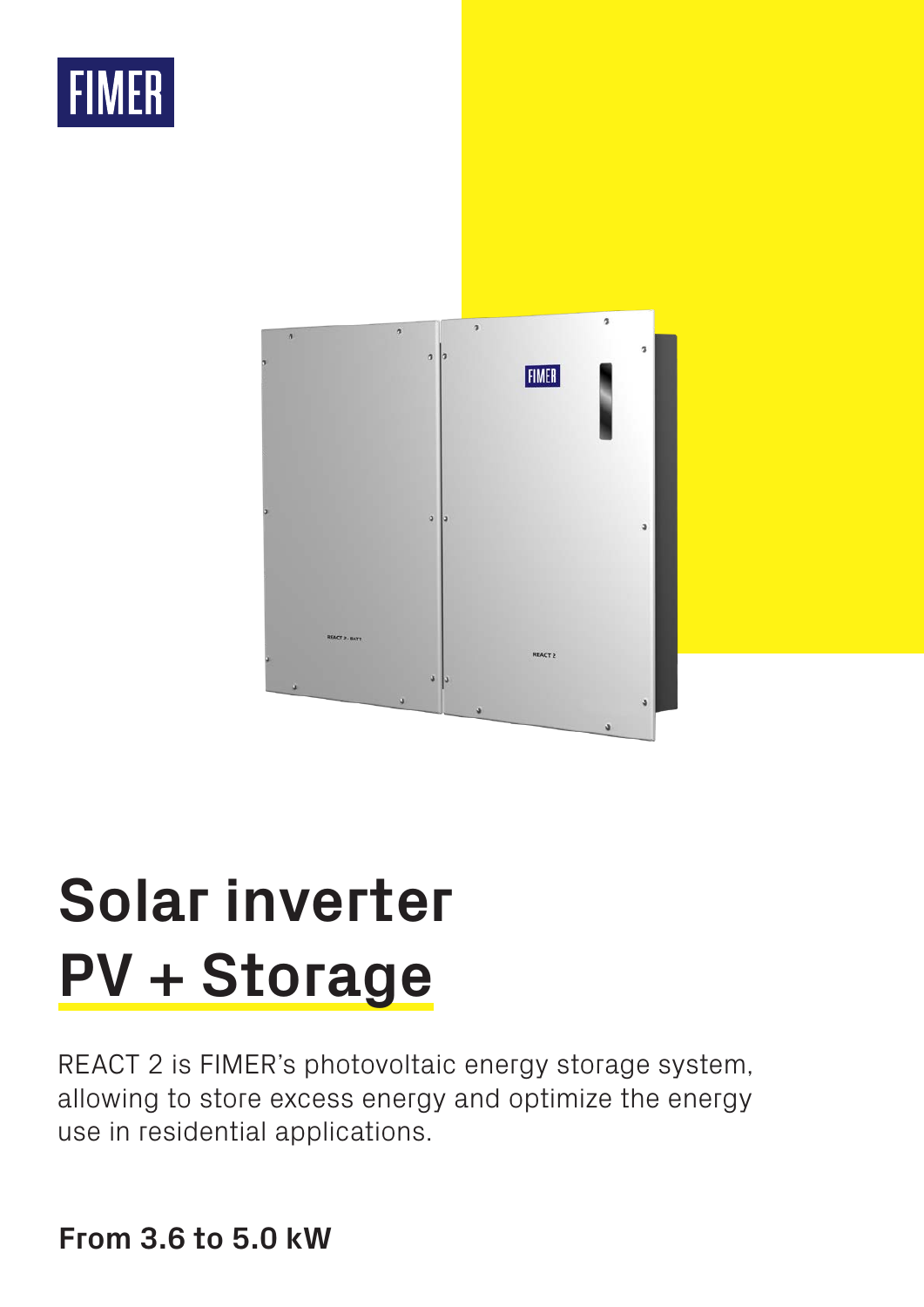This new line, available in power ratings of 3.6 and 5.0 kW, has one of the industry's highest energy efficiency rates, providing up to 10% more energy than lower voltage battery systems.

### **For new and retrofit installations**

Thanks to the possibility of both AC and DC side connection, REACT 2 is the ideal solution for new systems or the retrofitting of existing ones, allowing homeowners to improve their energy self-consumption and save on their energy bills.

#### **Wide battery capacity**

Providing a totally flexible solution, REACT 2 offers a wide storage capacity, which can be expanded from 4 kWh to 12 kWh, depending on the number of batteries used, and can achieve up to 90 percent energy self-reliance. The addition of further battery units can take place anytime during the lifetime of the system.

# **Design flexibility**

The different set-up configurations available allow maximum installation flexibility and optimization of available spaces. Quick and easy to install thanks to the simple plug and play connection, both on inverter and battery side.

#### **Smart connectivity**

Future proof technology enables a full smart home experience

with advanced communication features and load management capabilities.

The embedded data logger and direct transferring of data to a secure cloud platform allows customers to monitor and keep their system under control through the dedicated mobile app.

The advanced communication interfaces combined with a standard Modbus communication protocol, Sunspec compliant, allow the inverter to be easily integrated within any smart environment and with third party monitoring and control systems.

#### **Highlights**

- Li-lon battery unit for energy storage (from min 4 kWh to 12 kWh)
- Industry leading energy efficiency
- Suitable for new and existing applications
- Battery units can be upgraded anytime during lifetime of system
- Flexible and modular design, optimizes installation space
- Simple and safe installation with plug and play connection
- System monitoring through dedicated mobile app
- Modbus TCP/RTU Sunspec compliant



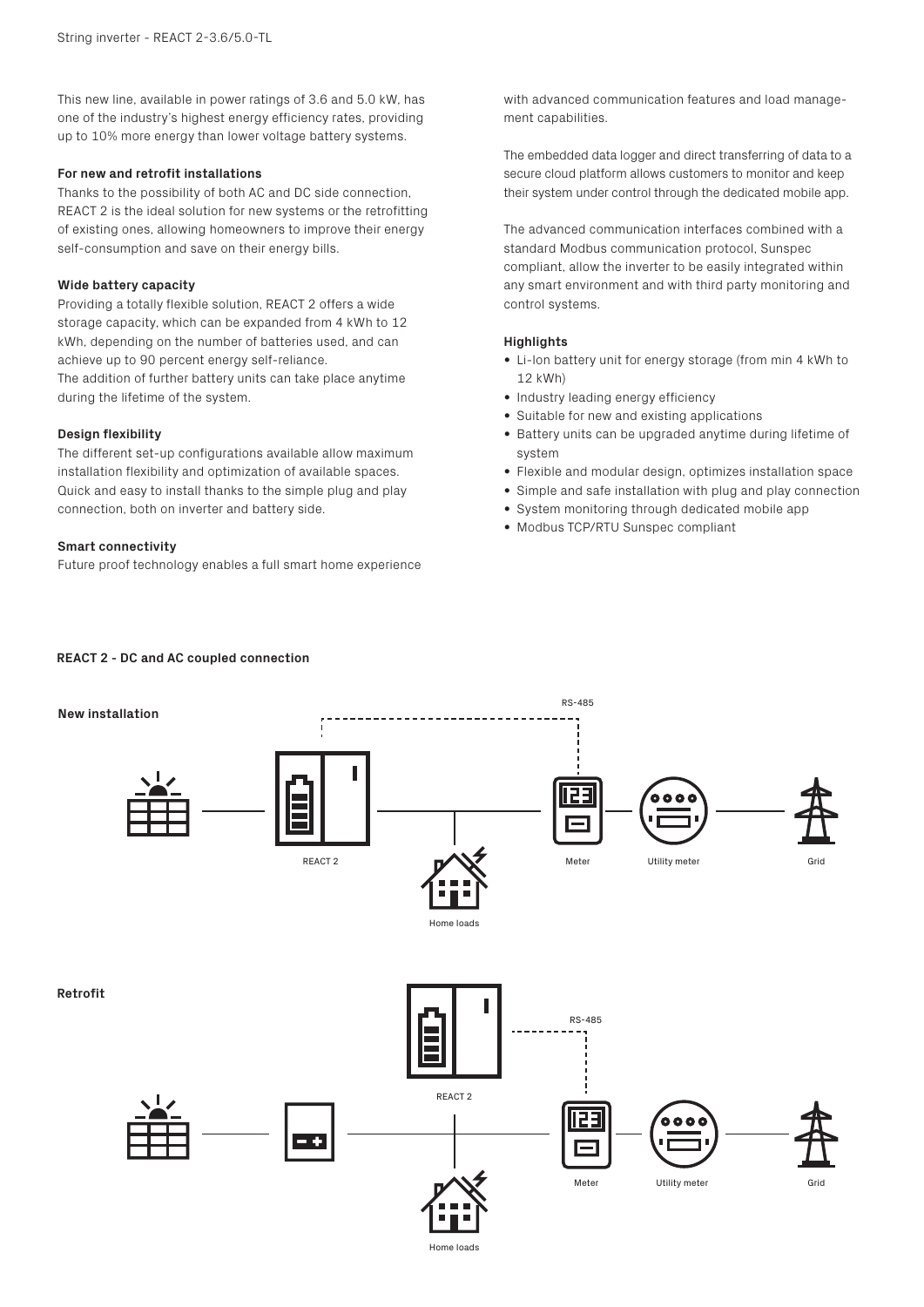# **Possible configurations**



# **Technical data and types**

| Inverter                                                                                     | REACT2-UNO-3.6-TL                                  | REACT2-UNO-5.0-TL                                  |
|----------------------------------------------------------------------------------------------|----------------------------------------------------|----------------------------------------------------|
| Input side                                                                                   |                                                    |                                                    |
| Absolute maximum DC input voltage (Vmax,abs)                                                 | 575V                                               |                                                    |
| Start-up DC input voltage (Vstart)                                                           | 200 V (adj. 120350 V)                              |                                                    |
| Operating DC input voltage range (VdcminVdcmax)                                              | 0.7 x V <sub>start</sub> 575 V (min 90 V)          |                                                    |
| Rated DC input voltage (Vdcr)                                                                | 390V                                               |                                                    |
| Rated DC input power (Pdcr)                                                                  | 5000W                                              | 6000W                                              |
| Suggested maximum DC input power                                                             | 6666W                                              | 8000W                                              |
| Number of independent MPPT                                                                   | $\overline{2}$                                     |                                                    |
| Maximum DC input power for each MPPT (PMPPT max)                                             | 2500 W<br>Linear derating [480 V≤VMPPT≤575 V]      | 3000W<br>Linear derating [480 V≤VMPPT≤575 V]       |
| DC input voltage range with parallel configuration of MPPT at Pacr, not<br>operative battery | 160 V480 V                                         | 195 V480 V                                         |
| Maximum DC input current (Idc max) / for each MPPT (IMPPT max)                               | 24 A / 12 A                                        | 27 A / 13,5 A                                      |
| Maximum input short circuit current for each MPPT                                            | 15.0 A                                             |                                                    |
| Number of DC inputs pairs for each MPPT                                                      | $\sqrt{2}$                                         |                                                    |
| DC connection type                                                                           |                                                    | PV quick fit connector <sup>1</sup>                |
| Input protection                                                                             |                                                    |                                                    |
| Reverse polarity protection                                                                  | Yes, from limited current source                   |                                                    |
| Input over voltage protection for each MPPT - varistor                                       | Yes<br>.                                           |                                                    |
| Photovoltaic array isolation control                                                         | According to local standard                        |                                                    |
| DC switch rating for each MPPT                                                               | 25 A / 575 V                                       |                                                    |
| <b>Battery port</b>                                                                          |                                                    |                                                    |
| Operating DC voltage range                                                                   | 170-575V                                           |                                                    |
| N° of battery units                                                                          | 1, 2, 3                                            | 1, 2, 3                                            |
| Charge power                                                                                 | 1.6 kW, 3.2 kW, 4.8 KW                             | 1.6 kW, 3.2 kW, 4.8 KW                             |
| Discharge power                                                                              | 2 kW, 3.6 kW, 3.6 kW                               | 2 kW, 4 kW, 5 kW                                   |
| Grid connected output side                                                                   |                                                    |                                                    |
| AC Grid connection type                                                                      | Single-phase                                       |                                                    |
| Rated AC power (Pacr @cosq=1)                                                                | 3600W                                              | 5000 W 2)                                          |
| Maximum AC output power (Pacmax @COSq=1)                                                     | 3600W                                              | 5000 W <sup>2)</sup>                               |
| Maximum apparent power (Smax)                                                                | 3600 VA                                            | 5000 VA <sup>2)</sup>                              |
| Rated AC grid voltage (Vac.r)                                                                | 230 V                                              |                                                    |
| AC voltage range                                                                             | 180264 V 3)                                        |                                                    |
| Maximum AC output current (lac max)                                                          | 16 A                                               | 22 A                                               |
| Contributory fault current                                                                   | 16 A                                               | 22A                                                |
| Rated output frequency (fr)                                                                  | 50 Hz / 60 Hz                                      |                                                    |
| Output frequency range (fminfmax)                                                            | 4555 Hz / 5565 Hz 4                                |                                                    |
| Nominal power factor and adjustable range                                                    | $> 0.995$ , adj. $\pm 0.1 - 1$ (over/under exited) | $> 0.995$ , adj. $\pm 0.1 - 1$ (over/under exited) |
| Total current harmonic distortion                                                            | $< 3\%$                                            |                                                    |
| AC connection type                                                                           | AC circular connector                              |                                                    |
| Grid connected output protection                                                             |                                                    |                                                    |
| Anti-islanding protection                                                                    |                                                    | According to local standard                        |
| Maximum external AC overcurrent protection                                                   | 20 A<br>25 A                                       |                                                    |
| Output overvoltage protection - varistor                                                     | $2(L - N / L - PE)$                                |                                                    |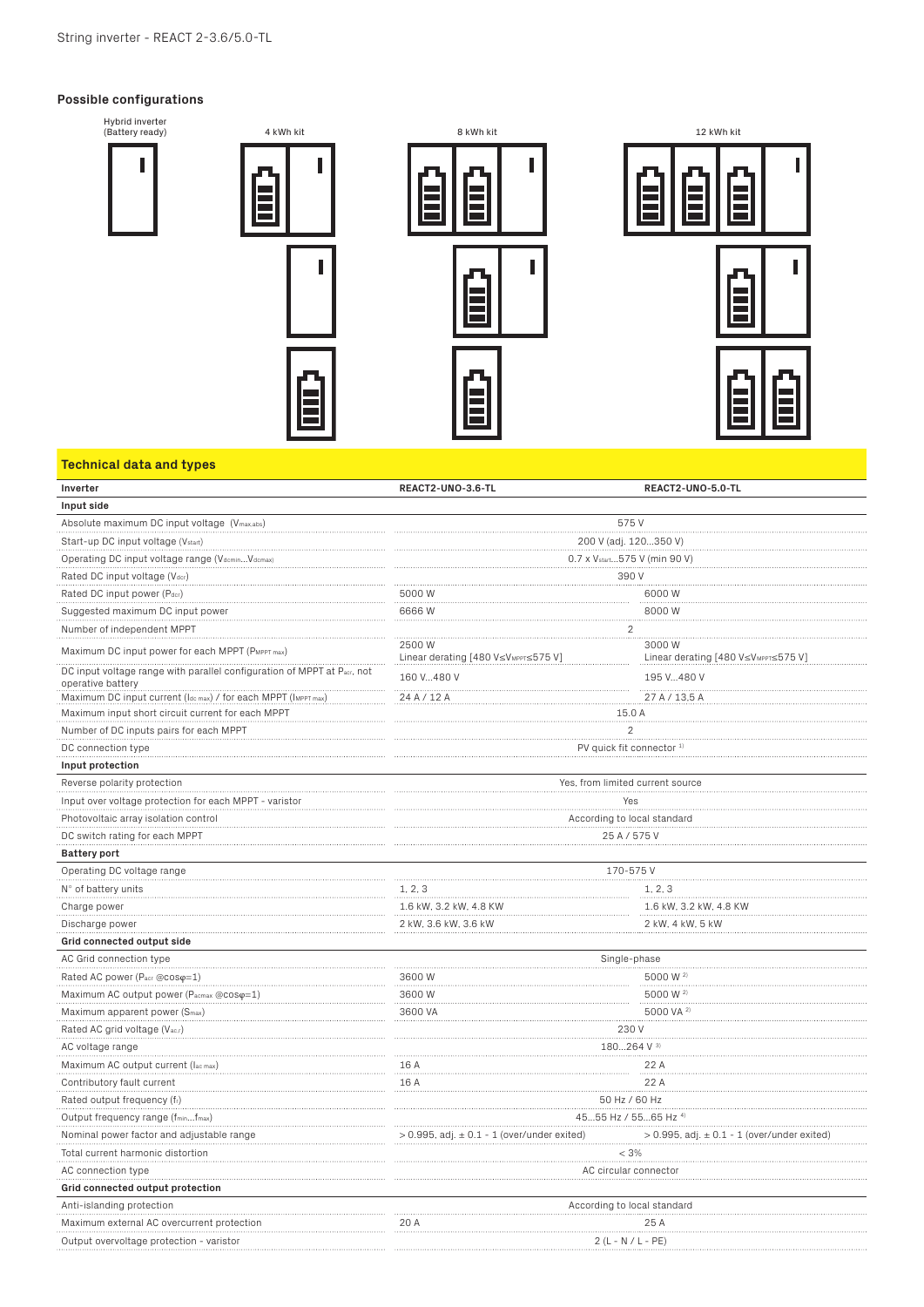# REACT 2 - Installation flexibility



Xl connection Cable





# **Technical data and types**

| Inverter                                                  | REACT2-UNO-3.6-TL                                                                                                                  | REACT2-UNO-5.0-TL                                                                                                   |  |
|-----------------------------------------------------------|------------------------------------------------------------------------------------------------------------------------------------|---------------------------------------------------------------------------------------------------------------------|--|
| Backup output side                                        |                                                                                                                                    |                                                                                                                     |  |
| AC grid connection type                                   | Single-phase                                                                                                                       |                                                                                                                     |  |
| Maximum apparent power (Smax)                             |                                                                                                                                    | 3000 VA                                                                                                             |  |
| Rated AC grid Voltage (Vacr)                              | 230V                                                                                                                               |                                                                                                                     |  |
| AC Voltage range                                          | 180264 V 4)                                                                                                                        |                                                                                                                     |  |
| Maximum AC output current (lac max)                       | 13 A                                                                                                                               |                                                                                                                     |  |
| Rated output frequency (fr)                               | 50 Hz / 60 Hz                                                                                                                      |                                                                                                                     |  |
| Output frequency range (fminfmax)                         | 4555 Hz / 5565 Hz 5)                                                                                                               |                                                                                                                     |  |
| AC connection type                                        | Screw terminal block                                                                                                               |                                                                                                                     |  |
| <b>Backup output protection</b>                           |                                                                                                                                    |                                                                                                                     |  |
| Maximum external AC overcurrent protection                | 16 A                                                                                                                               |                                                                                                                     |  |
| Output overvoltage protection - varistor                  |                                                                                                                                    | 2 (L-N/L-PE)                                                                                                        |  |
| <b>Embedded communication</b>                             |                                                                                                                                    |                                                                                                                     |  |
| Embedded physical interface                               | Wi-Fi(5), 2 x Ethernet, RS485                                                                                                      |                                                                                                                     |  |
| Embedded communication protocols                          | Modbus TCP (SunSpec), Modbus RTU (Sunspec), ABB-free@home®                                                                         |                                                                                                                     |  |
| Datalogger data retention                                 | 30 days                                                                                                                            |                                                                                                                     |  |
| Remote monitoring                                         | Mobile app                                                                                                                         |                                                                                                                     |  |
| Local monitoring                                          |                                                                                                                                    | Web server user interface                                                                                           |  |
| Environmental                                             |                                                                                                                                    |                                                                                                                     |  |
| Ambient temperature range                                 | -20+55°C with derating above 50°C                                                                                                  | -20+55°C with derating above 45°C                                                                                   |  |
| Relative humidity                                         |                                                                                                                                    | 4100 % condensing                                                                                                   |  |
| Acoustic noise emission level                             | $< 50$ dB (A) $\circledcirc$ 1 m                                                                                                   |                                                                                                                     |  |
| Maximum operating altitude without derating               | 2000 m                                                                                                                             |                                                                                                                     |  |
| Physical                                                  |                                                                                                                                    |                                                                                                                     |  |
| Environmental protection rating                           | IP65                                                                                                                               |                                                                                                                     |  |
| Cooling                                                   | Natural                                                                                                                            |                                                                                                                     |  |
| Dimension (H x W x D)                                     | 740 mm x 490 mm x 229 mm                                                                                                           |                                                                                                                     |  |
| Weight                                                    | $<$ 22 $kg$                                                                                                                        |                                                                                                                     |  |
| Mounting system                                           | Wall bracket                                                                                                                       |                                                                                                                     |  |
| Safety                                                    |                                                                                                                                    |                                                                                                                     |  |
| <b>Isolation level</b>                                    | Transformerless                                                                                                                    |                                                                                                                     |  |
| Marking                                                   | CE (50 Hz only)                                                                                                                    |                                                                                                                     |  |
| Safety and EMC standard                                   | IEC/EN 62109-1, IEC/EN 62109-2, IEC 62477-1, EN 61000-6-2, EN 61000-6-3, EN 61000-3-2, EN<br>61000-3-3, EN61000-3-11, EN61000-3-12 |                                                                                                                     |  |
| Grid standard (check your sales channel for availability) |                                                                                                                                    | CEI 0-21, DIN V VDE V 0126-1-1, VDE-AR-N 4105, G83/2, G59/3, RD 413, AS/NZS 4777.2, C10/11, IEC<br>61727. IEC 62116 |  |
| Other features                                            |                                                                                                                                    |                                                                                                                     |  |
| Load manager                                              |                                                                                                                                    | Yes, with two integrated relays                                                                                     |  |
| AC backup output, off grid                                | Yes                                                                                                                                |                                                                                                                     |  |
| Battery charge from AC                                    | Yes, it can be enabled                                                                                                             |                                                                                                                     |  |
| AC-coupled feature                                        | Yes, settable during commissioning                                                                                                 |                                                                                                                     |  |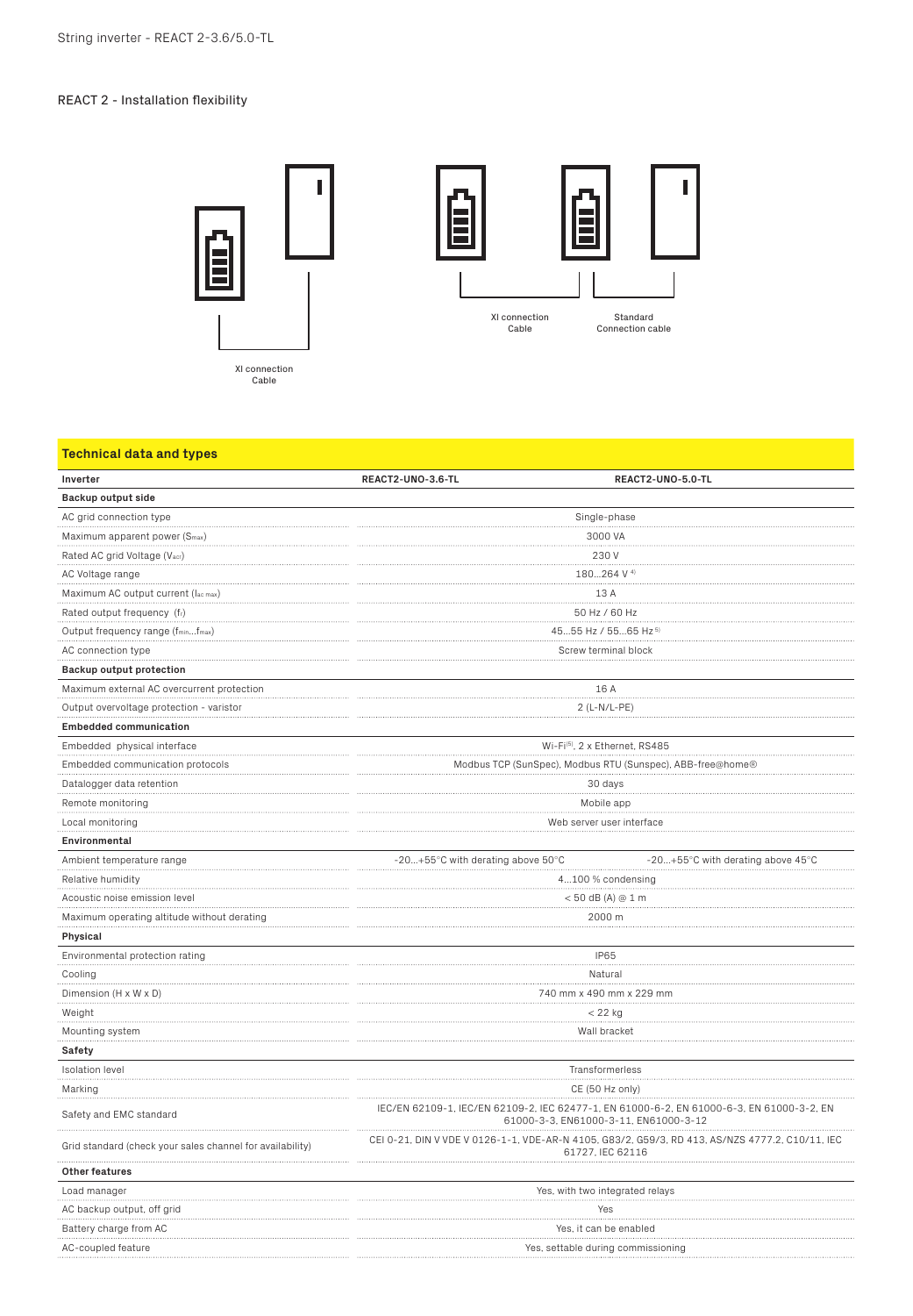# REACT 2 - Communication diagram



### **Technical data and types**

| <b>Battery unit</b>            | <b>REACT2-BATT</b>                                                          |  |
|--------------------------------|-----------------------------------------------------------------------------|--|
| Modules manufacturer           | Samsung                                                                     |  |
| Battery type                   | Li-lon                                                                      |  |
| Total energy                   | 4 kWh                                                                       |  |
| Operating DC voltage range     | 170-575V                                                                    |  |
| Absolute maximum DC voltage    | 575V                                                                        |  |
| Module voltage                 | 200 V                                                                       |  |
| Deep of discharge (DoD)        | 95%                                                                         |  |
| Charge power                   | 1.6 kW                                                                      |  |
| Discharge power                | $2$ kW                                                                      |  |
| Environmental                  |                                                                             |  |
| Enviromental protection rating | IP 54 (suggested indoor installation for preserving battery life time)      |  |
| Ambient temperature range      | -20+55°C (power derating occurs out of suggested ambient temperature range) |  |
| Suggested ambient temperature  | +0 to +40 $^{\circ}$ C                                                      |  |
| Relative humidity              | 4100 % condensing                                                           |  |
| Physical                       |                                                                             |  |
| Cooling                        | Natural                                                                     |  |
| Dimension (H x W x D)          | 740 mm x 490 mm x 229 mm                                                    |  |
| Weight                         | < 50 kg                                                                     |  |
| Mounting system                | Wall bracket                                                                |  |
| Safety                         |                                                                             |  |
| Marking                        | CE                                                                          |  |
| Safety                         | IEC 62619, UN38.3, UN3480                                                   |  |

### **Compatible meters**

| REACT-MTR-1PH         | Single-phase, 20 A              |
|-----------------------|---------------------------------|
| $ABB B21^{6}$         | Single-phase, 65 A              |
| ABB B23 <sup>6)</sup> | Three-phase, 65 A               |
| ABB B24 <sup>6)</sup> | Three-phase, External CT (opt.) |
| ABB A43 <sup>6)</sup> | Three-phase, 80 A               |
| $ABB A44^{6}$         | Three-phase, External CT (opt.) |

1) Refer to the document "String inverter – Product Manual appendix" available at www.fimer.com/solarinverters to know the brand and the model of the quick fit connector"

2) For VDE-AR-N 4105 setting, maximum active power of 4600 W and maximum apparent power of 4600 VA

3) The AC voltage range may vary depending on specific country grid standard 4) The Frequency range may vary depending on specific country grid standard

5) As per IEEE 802.11 b/g/n standard

6) Refer to the document "Meters supported by FIMER string inverters and the VSN700-05 Data Logger", available at www.fimer.com, to know the complete compatible meter list

**Remark. Features not specifically listed in the present data sheet are not included in the product**